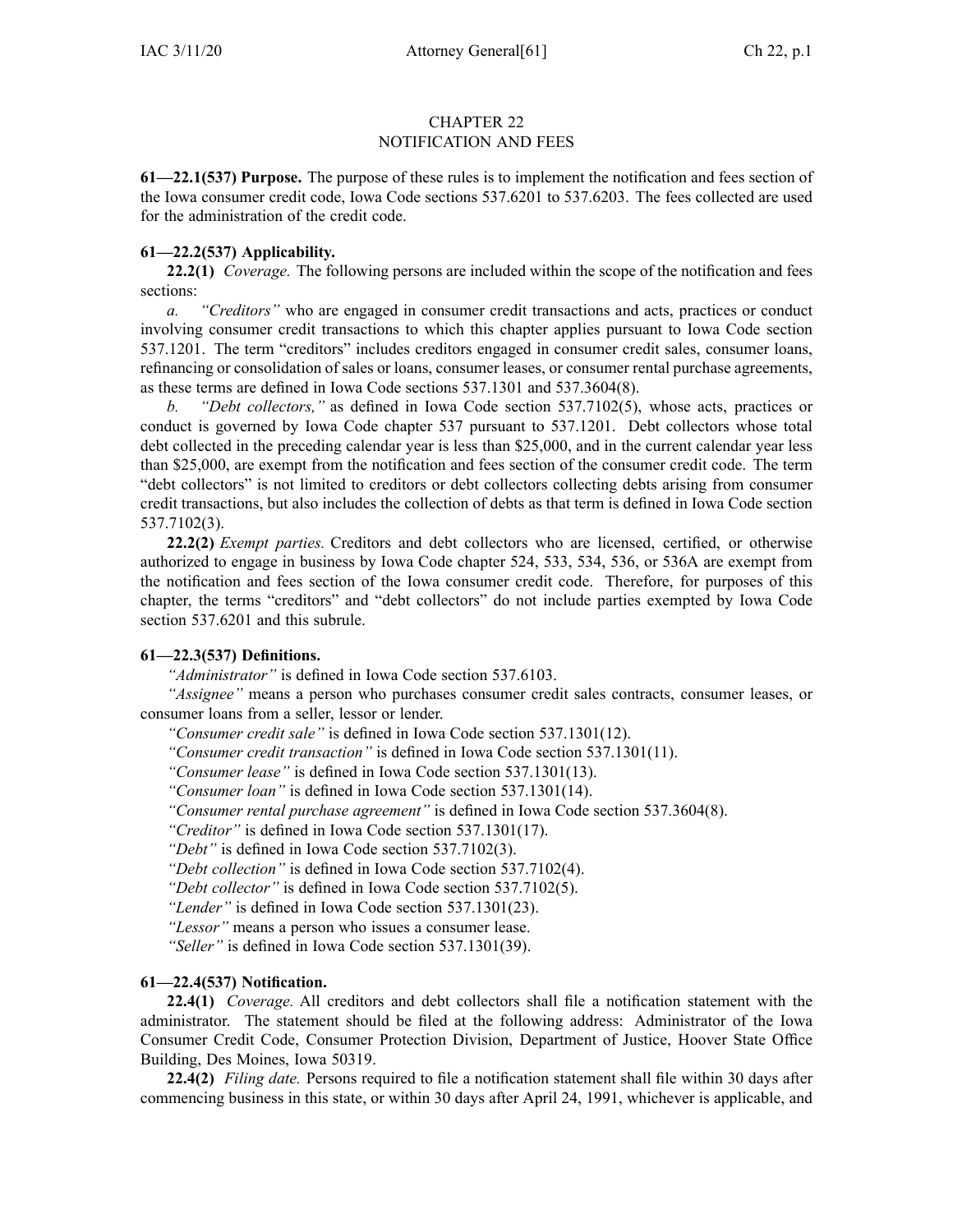thereafter, on or before January 31 of each year. Information filed should be based on the preceding calendar year.

**22.4(3)** *Contents of notification statement.* The notification statement shall contain all of the information required by Iowa Code section [537.6202](https://www.legis.iowa.gov/docs/ico/section/537.6202.pdf).

**22.4(4)** *Updating.* The notification statement shall be updated annually on or before January 31 of each year. Should information provided in the statement become inaccurate after filing, no further notification is required until the following January 31.

**61—22.5(537) Fees.** All persons subject to the notification and fees section of the Iowa consumer credit code must pay the following fees:

**22.5(1)** *Annual fees.* All creditors and debt collectors, including assignees, who are required to file notification statements shall pay to the administrator an annual fee of \$50. This fee shall be paid with the filing of the first notification and on or before January 31 of each succeeding year.

**22.5(2)** *Volume fees.*

*a. Sellers, lessors and lenders.*

(1) Amount of fee. Sellers, lessors and lenders must also pay an additional fee at the time of filing of \$10 for each \$100,000, or par<sup>t</sup> thereof exceeding \$10,000, of the average unpaid balances of obligations arising from consumer credit transactions entered into or modified by the person in this state and held on the last day of each calendar month during the preceding calendar year and held by the seller, lessor or lender. Lessors must pay an identical amount on the unpaid scheduled periodic payments for consumer leases. Sellers, lessors and lenders must also pay this amount on unpaid balances held by an immediate or remote assignee who has not filed notification. The unpaid balances of assigned obligations held by an assignee who has not filed <sup>a</sup> notification statement are presumed to be the unpaid balances of the assigned obligations at the time of their assignment by the seller, lessor or lender. Sellers, lessors and lenders who assign obligations to <sup>a</sup> party exemp<sup>t</sup> under subrule [22.2\(2\)](https://www.legis.iowa.gov/docs/iac/rule/61.22.2.pdf) need not pay volume fees on these obligations after they have been assigned.

(2) Method of calculation. The average unpaid balance arising from consumer credit transactions for the preceding calendar year is determined by totaling the unpaid consumer credit balances held at the end of each month, including unpaid scheduled periodic payments under consumer leases. Included in this amount are consumer credit transactions assigned to assignees who have not filed notification statements. This total is then divided by 12. The volume fee is determined by taking this amount and assessing \$10 on each \$100,000 of outstanding credit. Volume amounts exceeding \$100,000 by more than \$10,000 are counted as an additional \$100,000 for the purpose of assessing the volume fee (e.g., an average unpaid balance of \$511,000 would generate <sup>a</sup> \$60 volume fee: \$10 for each \$100,000 in volume, and \$10 for the additional \$11,000).

*b. Assignees.*

(1) Amount of fee. Assignees must also pay an additional fee at the time of filing of \$10 for each \$100,000, or par<sup>t</sup> thereof exceeding \$10,000, of the average unpaid balances of obligations arising from consumer credit transactions entered into or modified in this state, taken by the person by assignment and held by the person on the last day of each calendar month during the preceding calendar year. Assignees must pay an identical amount on assignments of unpaid scheduled periodic payments of consumer leases.

(2) Method of calculation. The average unpaid balances arising from consumer credit transactions for the preceding calendar year is determined by totaling the unpaid balances at the end of each month, including unpaid scheduled periodic payments under consumer leases. This amount is then divided by 12. The volume fee is determined by taking this total and assessing \$10 on each \$100,000 of outstanding credit. Volume amounts exceeding \$100,000 by more than \$10,000 are counted as an additional \$100,000 for the purpose of assessing the volume fee.

*Debt collectors.* Debt collectors subject to the notification and fees section of the credit code who are not engaged in consumer credit transactions are exemp<sup>t</sup> from the assessment of volume fees.

**22.5(3)** *Method of payment.* The annual fee and applicable volume fees are to be included with the notification statement and filed within 30 days after April 24, 1991, and thereafter on or before January 31 of each year. The fees should be made payable to Iowa Consumer Credit Administration Fund.